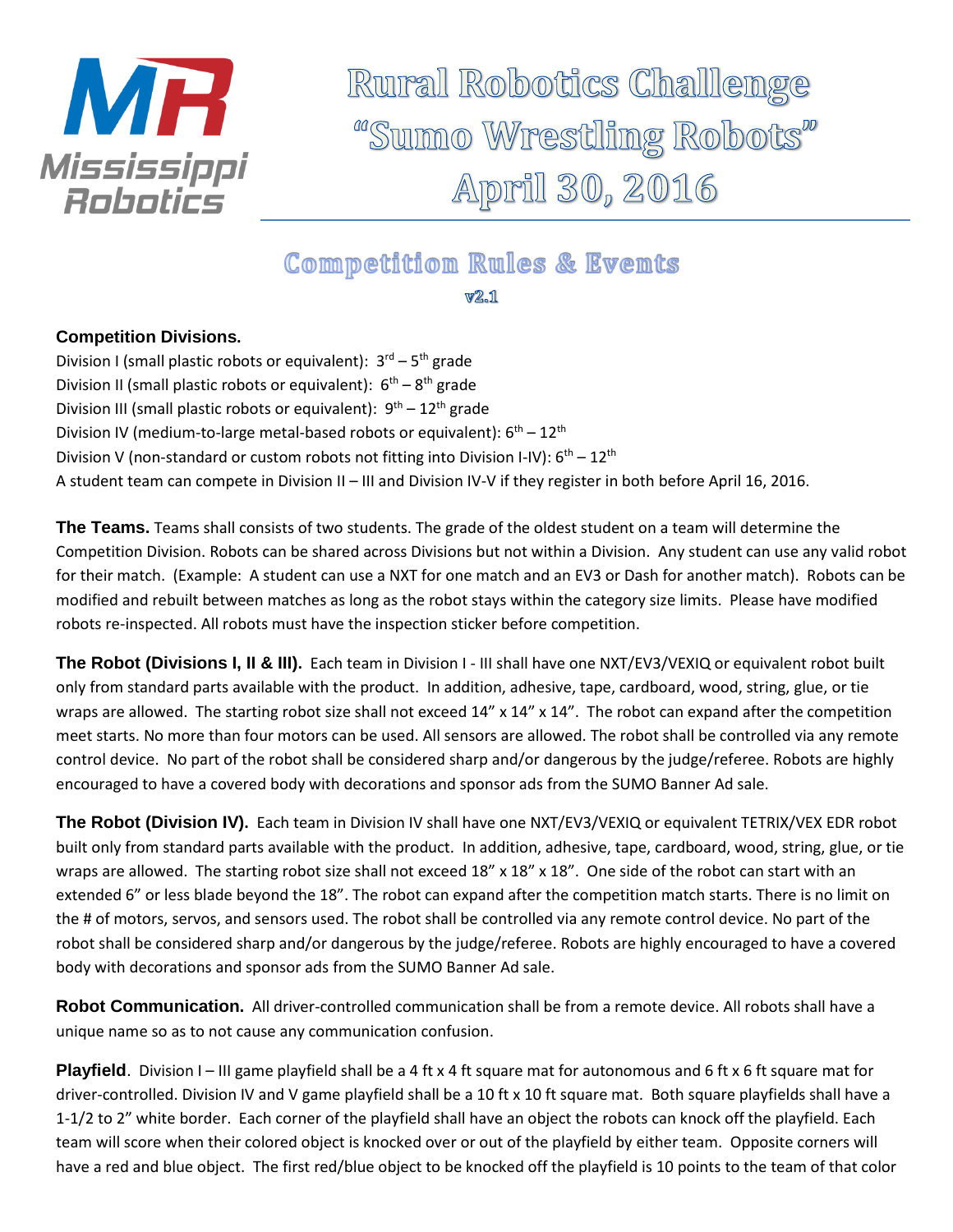and the second red/blue object is 20 points to the team of that color. If a white circle is used instead of a square then the circle diameter will be 2 ft more than the square length.

**Game Strategy**. In the **autonomous** competition the robot will run on its own with no driver control. In the **drivercontrol** competition the robot will be controlled by a cell phone, joystick enable from a laptop, or a remote device. Unless stated, the rules will be the same for both modes of competition. Each match shall be a running 2 minutes unless stopped by the referee due to loss of Bluetooth or remote control connection. At the beginning of the match and after any score the robots will be started in the center square facing opposite directions.

The goal is to disable your opponent by turning them over or by pushing them outside the field. One wheel off the mat and touching the floor is considered off. 20 points is scored when you disable your opponent on the mat, 30 points when you push your opponent off the mat, 10 points for your first corner object and 20 points for your  $2^{nd}$  corner object of the same color. The owner of the colored corner object gets the points. Any part assembly (one piece or several attached) that falls off your robot is -5 points. The referee will remove the part from the mat. The match will not stop when parts fall off. Robots turned over will be given a maximum of 10 seconds to right themselves.

Robots that are locked in a stalemate for more than 10 seconds, or at the referee discretion, shall be separated by the referee and restarted in the center square. When both robots are turned over or exit the playfield simultaneously the referee will decide which, if any, was first and points given accordingly. If no decision can be made the referee will restart the robots with no score given. Matches will not be stopped for dead batteries. Charge your batteries between matches.

**Competition Events.** There will be six (6) events and one optional event for each Division and competition category where each team member can earn ribbon awards.

**Sprint Speed**. The time it takes your robot to go 20 feet and have all wheels cross a line with one driver and return 20 feet and have all wheels cross the starting line with the other driver. Based on time, maximum points will be 100.

**Figure-8 Obstacle Course.** The time it takes your robot to go half of a figure-8 course with one driver and then the other half of a figure-8 course with the other driver. The straight distance of the figure-8 is 10 ft. The robot will start with the front wheels of the robot on a starting line and the first driver must pass all wheels across the half-way line before turning over control to the 2<sup>nd</sup> driver. The 2<sup>nd</sup> driver must bring the robot back with all wheels past the Starting Line. Based on time, maximum points will be 100.

**Game – Tournament (Autonomous).** Each team will participate in a single-elimination autonomous mode tournament against another team in their Division. Teams will be randomly seeded to see who competes against each other. Points will be assigned by standing. 1<sup>st</sup>-100, 2<sup>nd</sup>-95, 3<sup>rd</sup>-90, 4<sup>th</sup>-85, etc. All teams in the tournament will earn points. Only Division I, II, or III will compete in Autonomous.

**Game – Tournament (Driver-Controlled).** Each team will participate in a double-elimination driver-controlled mode tournament against another team in their Division. Teams will be randomly seeded to see who competes against each other. Points will be assigned by standing. 1<sup>st</sup>-100, 2<sup>nd</sup>-95, 3<sup>rd</sup>-90, 4<sup>th</sup>-85, etc. All teams in the tournament will earn points. All Divisions will compete in driver-control mode. Each tournament match must alternate drivers for the first minute of play. After one minute any driver can control the robot.

**Math Problems**. Each team will be given four math problems at least two weeks before competition day. These will be available for downloading on the MississippiRobotics.com website. The solutions to the problems are to be written up in a concise and through manner showing all work and turned in during Check-In. Judges will present a 5<sup>th</sup> math problem to each team at the competition judging. The team will be given 2 minutes to analyze the problem and then tell the judge all they know about the problem and how they would solve it. Points will be assigned based on the overall written presentation of all the problems and the verbal presentation of the judge's problem. Maximum points will be 100.